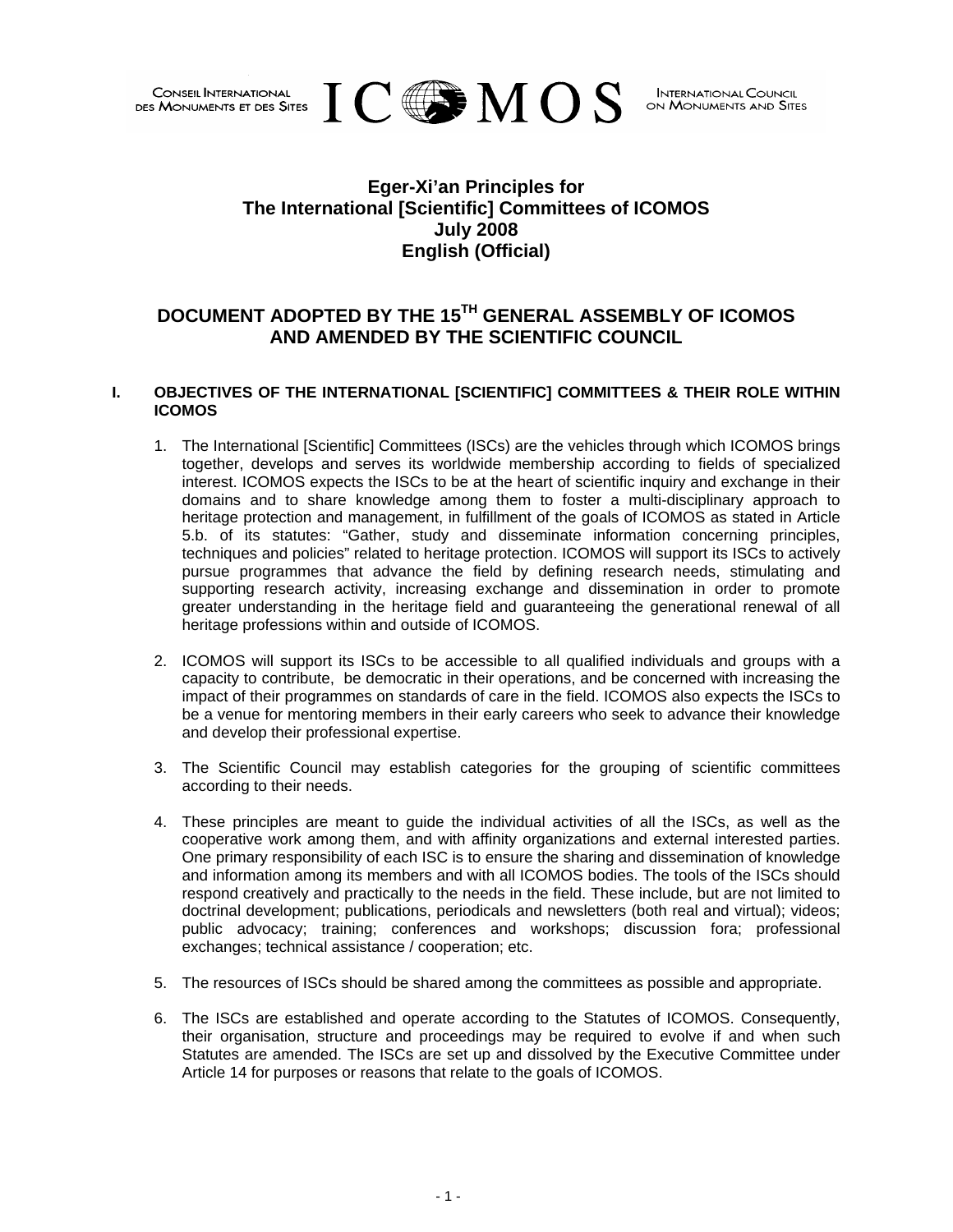#### **II. GOVERNANCE AND OPERATING FRAMEWORK**

## **A. The Scientific Council**

- 1. The Council will consist of the President of each ISC or his/her designated deputy, with the allowance that the specific statutes of an ISC may ordain a different selection process for its representative to the Scientific Council. A designated deputy will be eligible for election as an officer or representative to the Executive Committee. Each Scientific Council member is entitled to one vote on matters before the Scientific Council.
- 2. The Council shall elect three officers from among its membership to oversee the activities of the Council. These officers shall be from different ISCs and shall be elected to threeyear terms to coincide with the election of the Advisory Committee President. The officers shall distribute the duties and responsibilities among themselves as they determine to best meet the needs of the Scientific Council. The officers may co-opt other ISC members to assist them in their work.
- 3. The officers shall represent the interests of the ISCs in the Executive Committee of ICOMOS. Representatives shall serve as active liaisons between the Council and Executive Committee and shall communicate regularly with the members of each of the two bodies. Representatives should take a lead in raising international awareness of the capabilities of the ISCs as well as in developing strategies to support ISC activities.
- 4. The duties of the Scientific Council are:
	- a) Serve as the coordinating body of the ISCs.
	- b) Meet at least once a year in conjunction with, and also separate from, the annual meeting of the Advisory Committee of ICOMOS.
	- c) Prepare a summary annual report on ISC activities and progress made on the Scientific Plan.
	- d) Advise the Executive Committee on best practices and performances, as well as best use of the ISC resources, as they relate to the advisory and contractual duties of ICOMOS to UNESCO, the World Heritage Centre, ICCROM and any other international, regional or national heritage organization.
	- e) Develop and oversee the implementation of a 3-year Scientific Plan with a corresponding budget, and present it to the General Assembly for its adoption as part of the ICOMOS Work Programme required in Article 9 of the Statutes. The Scientific Plan shall be drafted in broad consultation with the ISC membership; it shall be multidisciplinary in nature and will define areas and methods of inter-ISC cooperation. The Plan / Programme shall include clear objectives, a work plan, and a strategy for its completion; the budget will include the identification of existing and potential revenue sources.
	- f) Identify gaps among the ISC fields of specialization, and make appropriate recommendations to fill them.
	- g) Look for ways to render more effective and available to all of ICOMOS the expertise of the ISC members and the overall work of the ISCs, especially in the conceptualization and organization of the triennial Symposium of ICOMOS.
	- h) Adopt a process for the triennial performance evaluation of each ISC; carry out such evaluation; and convey its results and pertinent recommendations to the Executive Committee of ICOMOS as part of its annual report.
	- i) Receive, evaluate and formulate appropriate responses to requests for technical assistance from the Executive, Advisory, and National Committees of ICOMOS.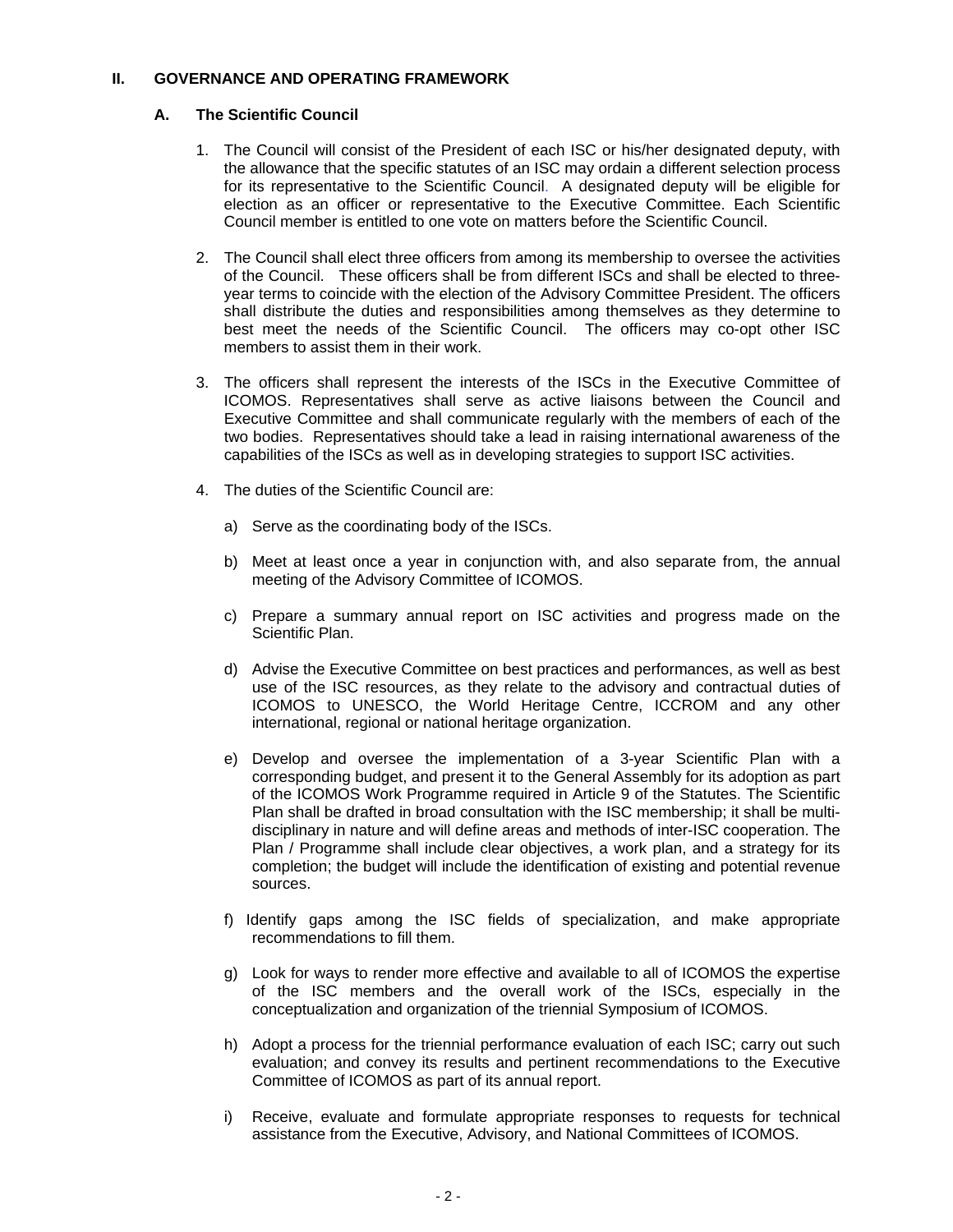- j) Receive and evaluate proposals for the formation of new ISCs and make recommendations concerning their approval to the Executive Committee of ICOMOS.
- k) Formulate its own recommendation, or evaluate recommendations from others, regarding the dissolution of existing ISCs.
- l) Investigate issues or complaints regarding the activities, governance, policies or performance of an ISC, and take the appropriate action to solve them, or refer them to the Executive Committee of ICOMOS.
- m) Work closely with the ICOMOS Secretary General, President, Treasurer -General, and Vice President responsible for ISCs to coordinate the work of the ISCs with the ICOMOS Secretariat, and to disseminate it to the heritage community and the general public.

#### **B. The Scientific Committees**

- 1. While desiring to accord the ISCs the maximum of independence and flexibility in support of their objectives, the Committees are expected to work within the framework established by statutes, rules of procedure and budgets of ICOMOS, as well as by these Principles.
- 2. The ISCs shall adopt goals and objectives that reflect the needs expressed by their members; and be supported by appropriate statutes, budgets, rules of procedure and programmes. Scientific committees are encouraged to meet as frequently as convenient to advance their scientific work, but shall meet at least once every three years. Thee organizing committee for each General Assembly, beginning with 2008, shall set aside at least one half-day for meetings of the ISCs
- 3. In addition, each ISC is encouraged to integrate into its triennial work programme training initiatives that address:
	- a) The enhancement and actualization of the professional competence of its experts, especially those related to World Heritage issues, and
	- b) The needs of new and junior members and young professionals in developing their specialization and competence in the specific field.
- 4. As a general rule, the work of the ISCs relies on the volunteer work of its members**.** If funds are available or required to dispense honoraria to ISC members, the ISC shall present to the Scientific Council for its approval, a plan for the team selection and payment of honoraria to its members, to ensure that all work meets ICOMOS requirements for ethics and transparency.
- 5. Each ISC shall be free to establish its officer structure and governing mechanisms. The Bureau will be composed of at least a president, a vice-president and a secretary-general from three separate countries. All members of the bureau must be expert members. ISCs managing a monetary budget are encouraged to have a Treasurer. The Committee shall ensure the Bureau has representation from different countries and provides key regional representation.
	- a) The Executive Committee of ICOMOS will appoint the first set of officers of an ISC. The members of the ISC will elect subsequent officers according to the committee's own statutes.
	- b) Officers will be elected to a period of three years, and may serve a maximum of three such consecutive terms in each office, but in no case shall any one serve more than fifteen consecutive years.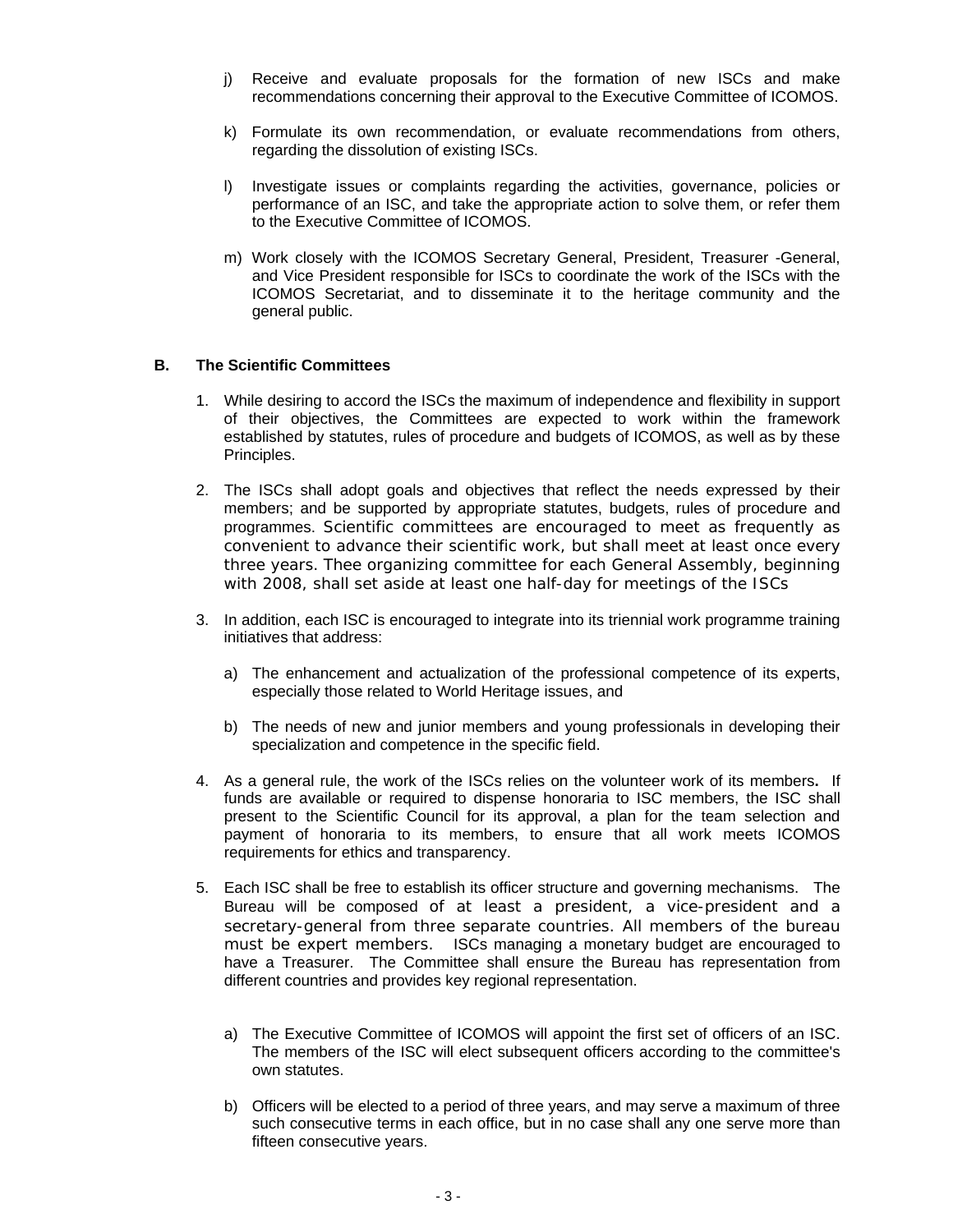- c) In accordance with Article 12 of the ICOMOS statutes, the President of each ISC will be an ex-officio member of the Advisory Committee of ICOMOS. The President may designate a Deputy to assume all pertinent responsibilities before the Advisory **Committee.**
- 6. ISC Bureaus shall be responsible for the overall financial and programmatic management of the work of the committees; and for establishing the appropriate sub-committees, task forces and/or working groups to ensure its proper functioning.
- 7. Elections for officers shall be verifiable. Each Committee shall establish a fair and transparent voting system according to its needs and circumstances (including postal or electronic). Regardless, of the mode, the results of all elections must be verifiable without sacrificing the integrity of the individual vote. It is recommended that a neutral party receives votes and provides results.
- 8. Each ISC shall prepare and submit to the Scientific Council an annual report. The contents of the annual report shall be specified by the Coordinators of the Scientific Council in consultation with the Advisory Committee and the Executive Committee. The Coordinators shall, whenever possible, seek to consolidate the annual report with other submissions required or requested by the Executive Committee to avoid duplicate submissions.
- 9. The establishment of an ISC Secretariat is strongly recommended for the proper functioning of the ISC. If no Permanent Secretariat exists, its duties should be specifically delegated to the ISC officers. The duties of the Secretariat shall include but not be limited to:
	- a) Maintaining the archival record and institutional memory (in paper or electronic format) of the ISC. Changes of location in the Secretariat should include the transfer of the ISC archives.
	- b) Serving the Bureau of the ISC.
	- c) Ensuring the dissemination of information to all members of the ISC
	- d) Be directly in charge of, or make provisions for, the development, maintenance and expansion of the ISC Website, and if pertinent, a listserv.
- 9. Each ISC is to have its own website with reference to the ICOMOS website.

## **III. FORMATION OF NEW INTERNATIONAL SCIENTIFIC COMMITTEES**

## **A. Proposal**

- 1. National Committees, specialized institutions or groups of at least 10 (ten) like-minded ICOMOS members, preferably representing different world regions, sharing a particular expertise, and wishing to form or sponsor a new ISC, shall submit a proposal to the Scientific Council, who in turn will present it to the Executive Committee along with its recommendations. The proposal will include:
	- a) Mission statement or a statement of need for the new committee, including its potential for cooperation with other ISCs.
	- b) Manner in which the proposed committee will contribute to the progress of the current ICOMOS Scientific Plan / Programme.
	- c) Long-term aims/goals and associated programmes of activities.
	- d) Proposed Committee statutes.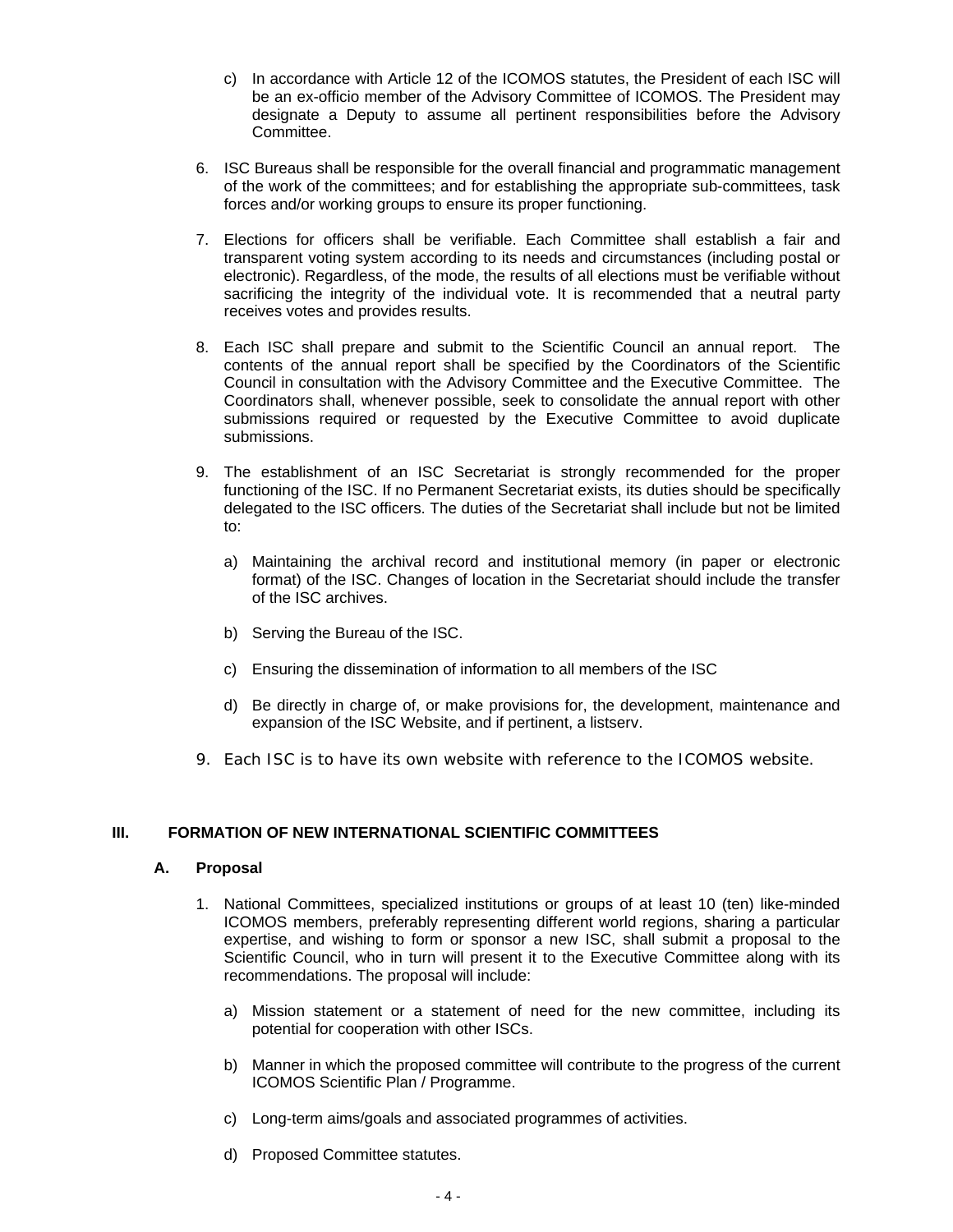- e) Proposed roster of members, ensuring broad representation.
- f) Annotated roster of affinity organizations or groups working in the field of interest, identifying proposed institutional partners, if any.
- g) Roster of proposed officers, along with professional credentials / curriculum vitae for each.
- h) Location of proposed Committee secretariat, including a letter of commitment to that effect.
- i) Proposed budget and details of financial and administrative support secured or to be secured.

#### **B. Incubation Period**

- 1. Once the Executive Committee approves the formation of a new ISC, it shall be constituted for an incubation period of three years as a probationary task force.
- 2. During the incubation period, the group shall work as a fully functional ISC, and shall be required to meet all the programmatic, administrative and reporting duties of ISCs
- 3. At the end of the three year incubation period, the Scientific Council shall evaluate the probationary task force and make appropriate recommendations to the Executive Committee for:
	- a) Its constitution as a permanent ISC;
	- b) An extension of its probationary status;
	- c) Its dissolution.
- 4. The Task Force may appeal any decision of the Scientific Council before the Executive Committee.

#### **C. Hybrid ISCs, or Committees shared with and responding simultaneously to ICOMOS and other affinity organizations**

1. Under certain conditions, an ISC may be established in cooperation with one or more affinity organization in order to serve both. In such cases, the statutes may be adapted to suit the needs of ICOMOS and the other organization(s) involved. Nonetheless, the spirit of these principles shall be respected. The Scientific Council will evaluate all such proposals for Hybrid ISCs and make its recommendations known to the Executive Committee of ICOMOS.

#### **IV. MEMBERS**

#### **A. General principles**

1. The various membership categories in the ISCs shall be open to all members of ICOMOS, within the provisions stated below. It is the intention of ICOMOS that its ISCs continually gather a membership that will include the most recognized experts in its field of specialization, be representative of all of the world regions or pertinent regions, and recruit young or beginning professionals seeking such specialization; and that all be given ample opportunities and stimulus to become actively engaged in the work of the Committee. A structure of membership is recommended, as follows.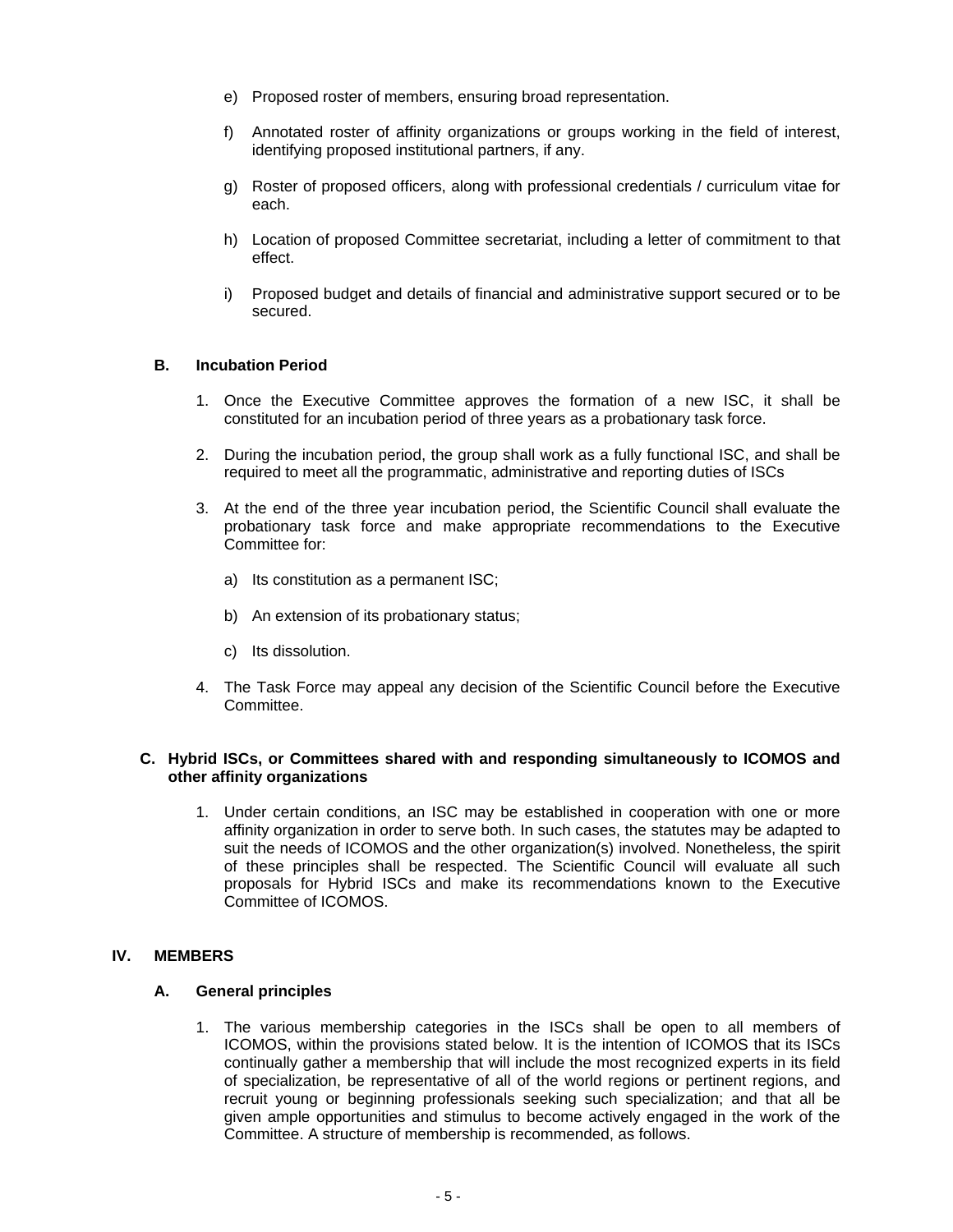- 2. All members of the ISCs shall be familiar with the Statement of Ethical Commitment first adopted by ICOMOS in Madrid in 2002, and abide by it at all times. Failure to behave accordingly may result in dismissal.
- 3. All ISCs are to adopt criteria for minimum participation for all members, as well as grounds to exclude inactive members.
- 4. The categories of members for the ISCs will consist of the following, each with specific rights and responsibilities.

## **B. Expert Members**

- 1. There are no numerical limits to the number of Expert Members in an ISC. Any member of ICOMOS with proven or established expertise in the relevant field may be an Expert Member of the Committee. It is up to each ISC to adopt minimum criteria and a transparent and well-understood methodology to assess and verify the individual competence and expertise of applicants as well as to terminate the membership of a given Expert Member. All Expert Members must be ICOMOS members and may remain members so long as they are ICOMOS members and meet the ISC criteria for participation.
- 2. Experts Members may be nominated by their National Committee, be self-nominated, or directly invited by the ISC. Nominations may be accepted at any time.
- 3 Expert Members shall have the right to participate in any aspect of the work of the committee.
- 4. Voting at elections of the ISC bureaux as well as on amending the ISC's statutes will be done by Expert Members designated by the National Committee, restricted to one per state. In the event that the ISC considers the designated member to be unsatisfactory, it can appeal before the SC which will make a recommendation to the Executive Committee *re* that designation. All other issues and decisions shall be voted on by all Expert Members, without limitation.

#### **C. Associate Members**

- 1. Members of ICOMOS who wish to gain knowledge and build up an expertise in a given field through active volunteer work may apply to be an Associate Member of an ISC.
- 2. The ISC will select Associate Members from among the applicants. The ISCs will strive to incorporate Associate Members in their work.
- 3. Associate Members are conditionally accepted for a period of three years, after which time their contribution to the Committee will be evaluated using a transparent and wellunderstood methodology to assess their contributions to the Committee. The Associate Membership shall be:
	- a) Extended for another similar period of time, with a maximum of three such triennial extensions, or
	- b) Upgraded to Expert Member, or
	- c) Rejected on the basis of no participation or unsatisfactory performance.
- 4. When appropriate, an ISC may ask a National Committee to designate one or more Associate Members to help build up the particular expertise in countries where such a need exists.
- 5. Associate Members are accorded no voting rights.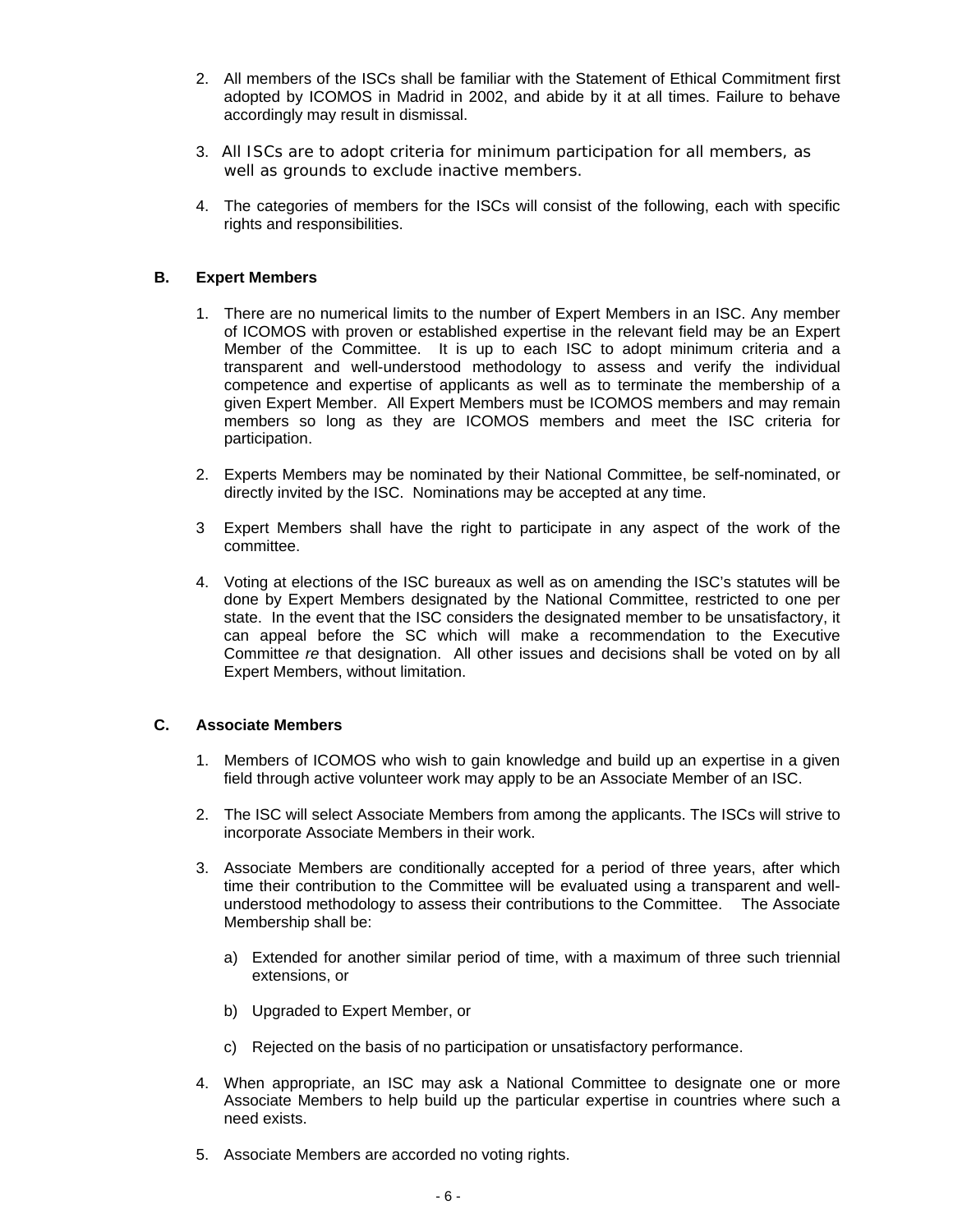## **D. Non-ICOMOS Members**

Non-ICOMOS Members who can make an important contribution to the ISC may be invited to participate in committee meetings and activities and will be encouraged to apply for ICOMOS membership. Non-ICOMOS Members are accorded no voting rights. No person should be a voting member unless he/she is in good standing of ICOMOS (or the other organization where there is a joint committee *e.g.* ICOMOS/IFLA).

- **E. Institutional Members.** When in the interest of ICOMOS and of an ISC, and at the ISC's discretion, the optional category of Institutional Membership may be established as follows:
	- 1. Institutional Members shall be institutions, academic programs, government agencies, or any other juridical entity whose work and mission are closely aligned to those of the ISC.
	- 2. Acceptance of an Institutional Member shall be through ballots from Expert Members.
	- 3. Institutional Memberships will be valid for one triennium, and may be renewed indefinitely for additional three-year periods.
	- 4. An Institutional Member may designate from its staff one person with the required qualifications to be its representative and spokesperson in the Committee. The Committee may accept that individual as an Expert Member.
	- 5. Institutional Members are accorded no voting rights. However, if the Institutional Member has a representative accepted as an Expert Member of the Committee, that Expert Member shall have the same voting rights as any other Expert Member.
- **F. Honorary Members**. Honorary Members may be proposed for election by Expert Members of the Committee. Honorary Members may participate in all activities of the Committee. Honorary Members area accorded no voting rights. Honorary Members may use the title of: "Honorary Member, ICOMOS \*\*\*\*\* Committee."

## **V. INSTITUTIONAL PARTNERSHIPS**

- 1. When it is in it own interest, one or more ISC may enter into temporary or permanent, bilateral or multilateral partnerships with any institution or agency whose work, mission and/or resources may help advance the goals of the ICOMOS Scientific Plan / Programme or the work of the ISC.
- 2. Institutional Partnerships shall in no way curb or limit the independence of action and thought of ICOMOS and of its ISCs
- 3. Institutional Partnerships with a single ISC shall require the approval of the majority of the Committee's Expert Members.
- 4. Approval from the Scientific Council shall be required for any simultaneous partnership by one or more institutions with multiple ISCs.

## **VI. COMPLIANCE**

- 1. The statutes of all ICOMOS ISCs shall comply with these Principles and with the Statutes of ICOMOS.
- 2. All existing ISCs are required to revise their statutes and to bring them into compliance with these Principles within three years of this document's adoption by the Fifteenth General Assembly of ICOMOS in Xi'an, China.
- 3. This document supersedes and replaces the following documents: